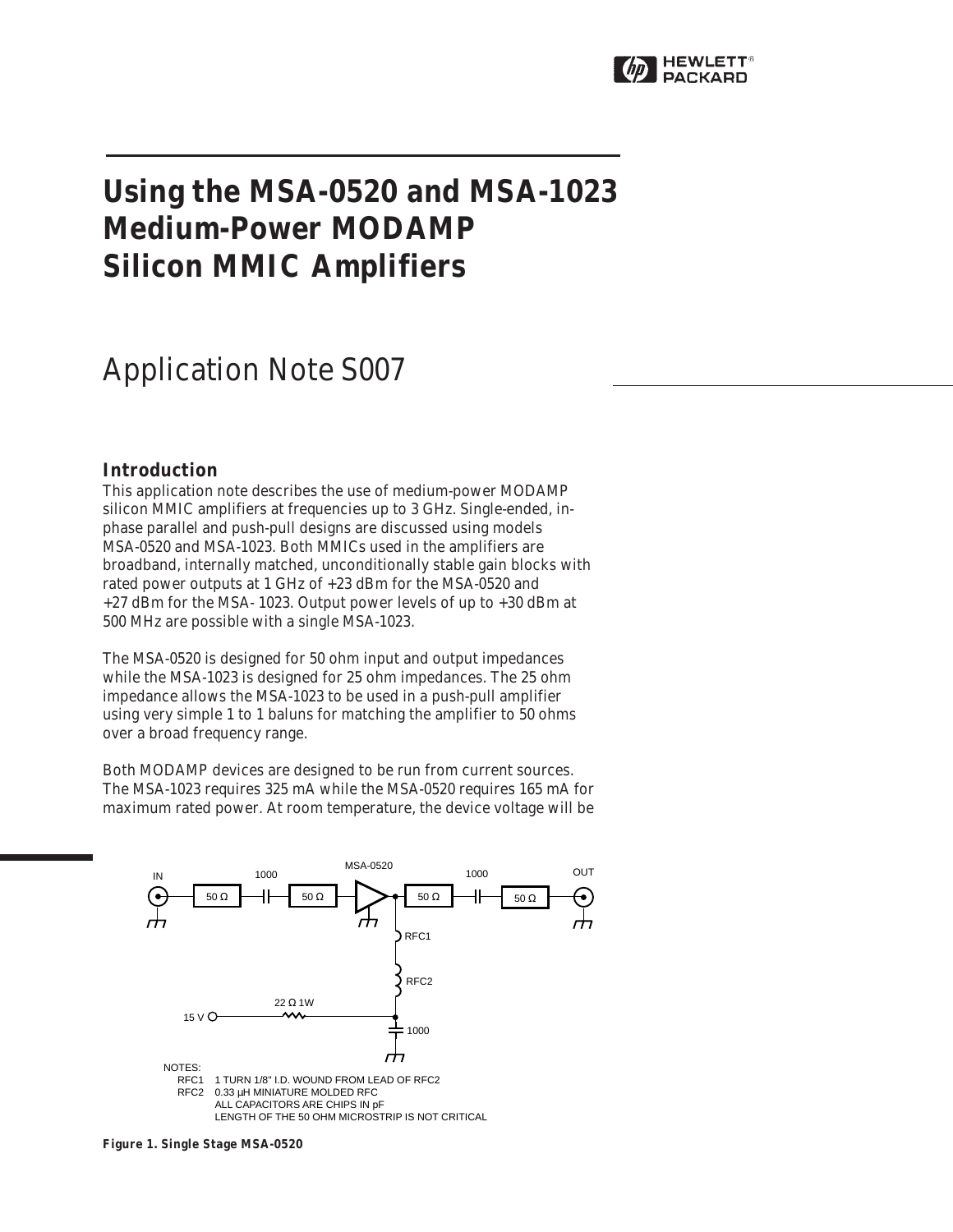approximately 15 volts for the MSA-1023 and 11.5 volts for the MSA-0520. The MSA-1023 test circuits described in this note are driven from a 15 volt power supply. To help minimize current variation over temperature, a current source consisting of a resistor with a positive temperature coefficient in series with a 20 volt supply would be desirable. The MSA-0520 test circuits described in this note are driven by a 15 volt supply with appropriate series current limiting resistors.

## **MSA-0520**

The MSA-0520 is tested in the circuit shown in Figure 1. The 50 ohm microstriplines are 0.100 inch wide copper etched on 0.062 inch thick G-10 printed circuit material ( $\varepsilon$ r = 4.8).

The amplifier is driven by a source of 15 volts through a 22 ohm resistor which drops the device voltage down to approximately 11.4 volts. Device current for all tests is 165 mA. The 22 ohm resistor also provides negative DC feedback which helps stabilize amplifier gain over temperature by varying device current.

Maintaining the inherent broad bandwidth of the MSA-0520 requires a broad-bandwidth bias decoupling network. The 1-turn RF choke used in the test circuit provides a high impedance to the higher frequencies while the 0.33  $\mu$ H choke offers a high impedance at VHF frequencies. RF chokes greater than 0.33  $\mu$ H will cause resonances to occur in the passband. A 1000 pF chip capacitor is used to bypass the cold end of RFC2 to ground.

As shown in Figure 2, amplifier gain varies from approximately 9 dB at 100 MHz to 8 dB at 1.0 GHz. At 2.0 GHz, the gain is still 6.5 dB and does not drop below 5 dB until the frequency is raised beyond 2.7 GHz. Input and output VSWR is less than 1.5:1 at 100 MHz and less than 2.2:1 at 2.0 GHz.

Power output performance is shown in Table 1. Power output at 1 dB gain compression varies from +27 dBm at 300 MHz to +23 dBm at 1.0 GHz. At 2.0 GHz the amplifier still delivers +19.4 dBm at 1 dB gain compression.

For operation principally at frequencies below 300 MHz, it is advisable to use a larger RFC (i.e.  $1 \mu$ H) to ensure that RF power output is not

|  | Table 1. Power Output Summary for Single MSA-0520 |  |  |
|--|---------------------------------------------------|--|--|
|  |                                                   |  |  |

|               |                       |                       |              | Harmonics at $P_{1dB}$ |              |
|---------------|-----------------------|-----------------------|--------------|------------------------|--------------|
| Freq<br>(GHz) | $P_{Sat}$<br>$(+dBm)$ | $P_{1dB}$<br>$(+dBm)$ | 2nd<br>(dBc) | 3rd<br>(dBc)           | 4th<br>(dBc) |
| 0.3           | 28.0                  | 27.0                  | $-25$        | $-14$                  | $-22$        |
| 0.5           | 27.0                  | 26.4                  | $-20$        | $-16$                  | $\geq 25$    |
| 0.9           | 25.0                  | 23.0                  | $-20$        | $-22$                  | $-34$        |
| 1.0           | 24.7                  | 23.0                  | $-20$        | $-22$                  | $-35$        |
| 2.0           | -                     | 19.4                  |              |                        |              |
| 2.3           | 22.3                  | 17.5                  |              |                        |              |



**Figure 2. Single MSA-0520 Gain**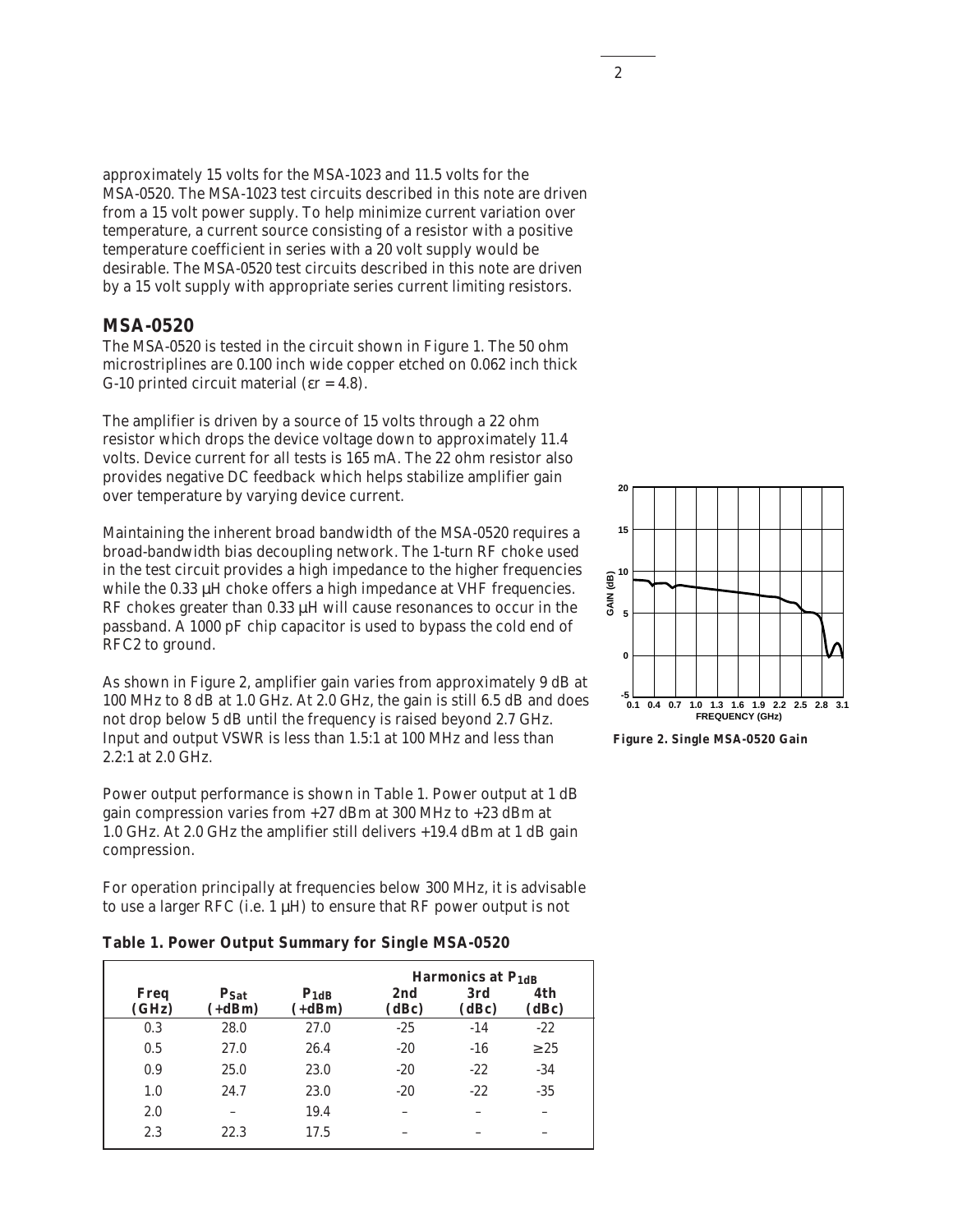lost. When choosing a different RFC and bypass capacitor arrangement, be sure that inband resonances do not adversely affect amplifier operation.

With any broadband amplifier that covers over an octave bandwidth, there is concern with the amplitude of the second and higher-order harmonics. For the MSA-0520 amplifier, the second-order harmonics are less than -20 dBc when operating at the 1 dB gain compression point in the 300 MHz to 1.0 GHz frequency range. Higher order harmonic levels are summarized in Table 1.

Also shown in Table 1 is  $P_{sat}$  or maximum saturated power output. This level generally occurs at a power output level that is approximately 1 to 3 dB greater than the 1 dB gain compression power output. Of course, the gain of the device is severely reduced when driving the device to P<sub>sat</sub>, i.e., approximately 3 dB gain compression, and the harmonic levels will have degraded significantly over those shown in Table 1.

As with any class-A amplifier, driving the amplifier to saturation will drive it out of its linear operating region, causing distortion and increasing harmonic output. A power MMIC driven to this level may be useful in applications such as power multipliers where nonlinearity is desirable to enhance harmonic output.

## **MSA-1023**

As previously discussed, the MSA-1023 is designed primarily for 25 ohm input and output loads. For applications that require moderate power, however, a single stage may be all that is required. For narrow bandwidths, quarter-wave transformers of characteristic impedance of  $Z_t$  will effectively match both the input and output to 50 ohms.

$$
Z_t = \sqrt{50 \cdot 25} = 35 \text{ ohms}
$$

For narrowband applications, i.e. up to 20% bandwidth, this approach works well. For broadband operation from 100 MHz to above 1.0 GHz, a different approach is necessary. With the help of the TUNE mode of Hewlett-Packard Touchstone™ it is found that a 25 ohm microstripline of 57.5 electrical degrees at 2.0 GHz produces greater than 7 dB of gain from 100 MHz to well above 1.0 GHz. In fact, the matching network actually enhances the high frequency response over that obtained with the device in a 25 ohm system with minimal deterioration in the lower frequency range.

The actual circuit is shown in Figure 3. The matching sections, Z1 and Z2, are simulated by microstriplines 0.25 inch wide by 0.65 inches in length. The dielectric is Duroid 5880, 0.031 inches thick, εr = 2.2, manufactured by Rogers Corporation. Short sections of 50-ohm microstripline of 0.090 inches in width provide the transition from the matching sections to end-launch connectors. The open-circuited stubs, Z3 and Z4, located on the input and output 50 ohm lines, are used to boost the midband gain slightly – on the order of 0.5 to 1 dB. This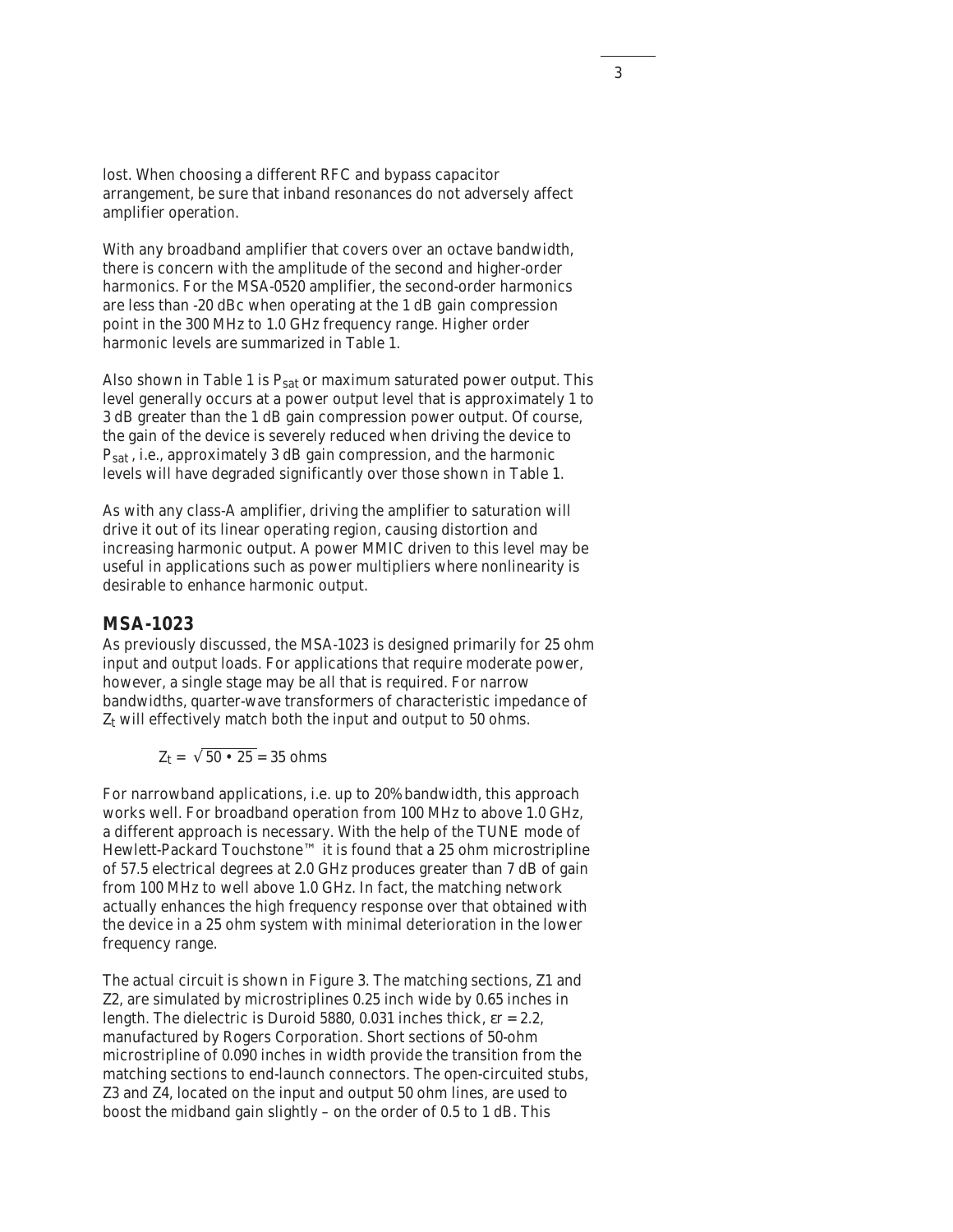



enhancement, originally found empirically, is later proven with computer simulation. The effect of the stubs is to better match the amplifier impedance to 50 ohms in the midband frequency range.

The bias decoupling network is optimized for operation from 300 MHz to 2.3 GHz. A broadband RF choke, consisting of a small molded choke of 0.33 µH with a 1 -turn coil formed from the lead of the choke, is bypassed to ground with a 1000 pF feedthrough capacitor. The device is driven from a 15 volt supply with a current drain of 325 mA.

The gain actually peaks at almost 9 dB at 2.3 GHz, with a gain of 5 dB still achieved at 2.8 GHz. Performance is shown in Figure 4. Actual performance compares very well to the response predicted by the computer (Table 2). The simulation also predicts unconditional stability from 100 MHz to 2.5 GHz, except at 2.1 GHz. The actual amplifier circuit is completely stable at all frequencies either by itself or when cascaded with other devices.

Data on the actual amplifier shows that input VSWR varies from 1.5:1 to 2.5:1 from 200 MHz to 2.5 GHz while peaking to 3.0:1 at 100 MHz. Output VSWR varies from 1.9:1 to 3.0:1 from 100 MHz to 3.1 GHz. The shape of the VSWR curve is similar to those predicted by computer simulation.

The matching network is effective in increasing the amplifier bandwidth with minimal gain degradation in the center of the band.

Power output at 1 dB gain compression is greater than +30 dBm at frequencies up to 500 MHz and is +28 dBm at 900 MHz and +26 dBm at 1.0 GHz. At 2.3 GHz, the power output drops to +24 dBm. Saturated power output is typically 1 to 2 dB greater than 1 dB gain compression power output. A complete summary including harmonic levels at 1 dB gain compression is shown in Table 3.



**Figure 4. Single MSA-1023 Gain**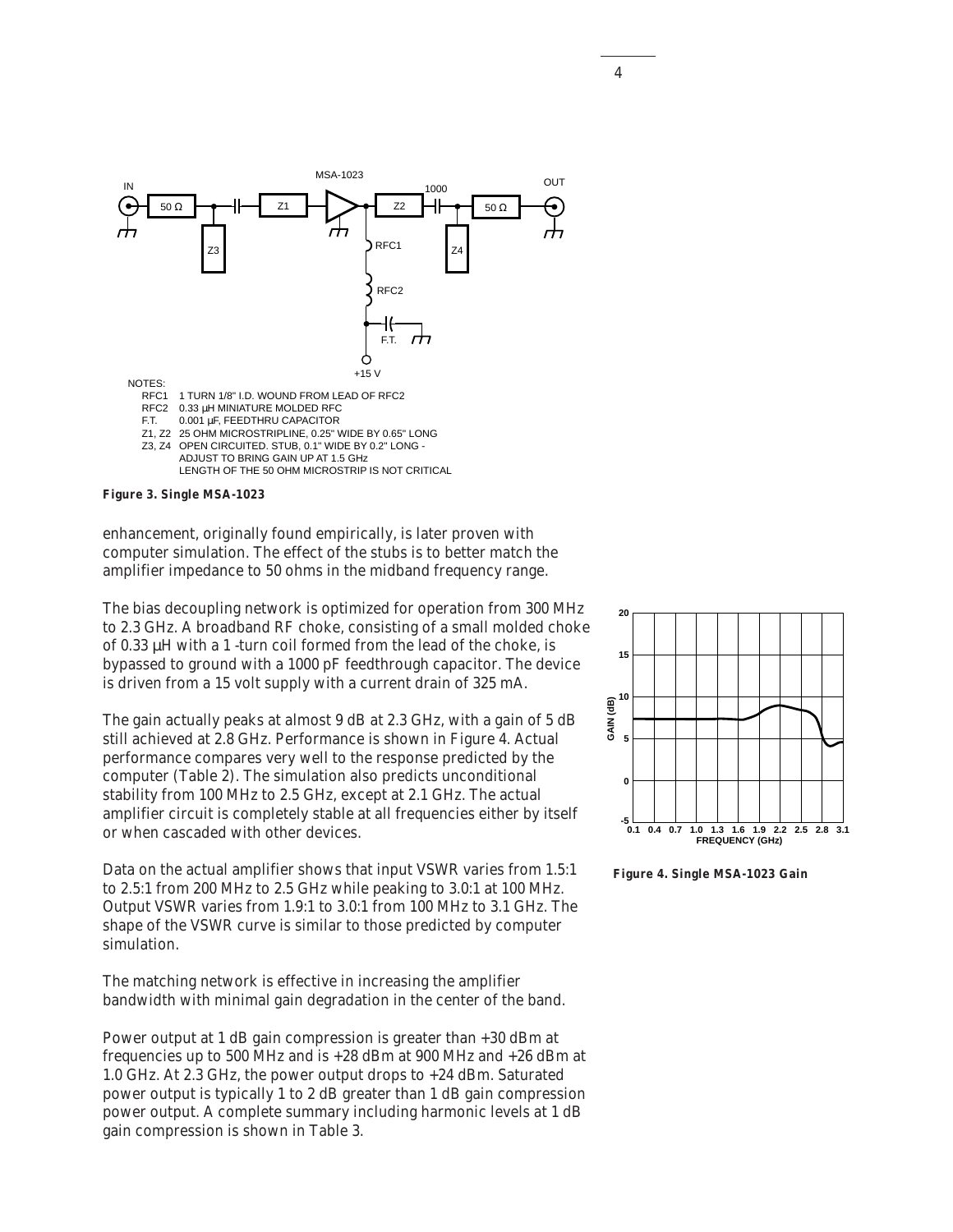|                      |                  |                  | ÷    |                      |                       |  |
|----------------------|------------------|------------------|------|----------------------|-----------------------|--|
| <b>Freq</b><br>(GHz) | $S_{21}$<br>(dB) | $S_{12}$<br>(dB) | K    | Input<br><b>VSWR</b> | Output<br><b>VSWR</b> |  |
| 0.1                  | 7.01             | $-15.88$         | 1.21 | 3.29                 | 2.66                  |  |
| 0.3                  | 7.19             | $-15.68$         | 1.21 | 2.88                 | 2.49                  |  |
| 0.5                  | 7.46             | $-15.46$         | 1.22 | 2.26                 | 2.12                  |  |
| 0.7                  | 7.67             | $-15.33$         | 1.24 | 1.72                 | 1.79                  |  |
| 0.9                  | 7.77             | $-15.33$         | 1.24 | 1.43                 | 1.69                  |  |
| 1.1                  | 7.76             | $-15.49$         | 1.25 | 1.47                 | 1.81                  |  |
| 1.3                  | 7.74             | $-15.70$         | 1.24 | 1.68                 | 1.98                  |  |
| 1.5                  | 7.85             | $-15.75$         | 1.23 | 1.82                 | 2.05                  |  |
| 1.7                  | 8.23             | $-15.42$         | 1.19 | 1.73                 | 1.93                  |  |
| 1.9                  | 8.97             | $-14.65$         | 1.05 | 1.48                 | 2.04                  |  |
| 2.1                  | 9.32             | $-14.15$         | 0.96 | 1.26                 | 2.30                  |  |
| 2.3                  | 8.60             | $-14.59$         | 1.06 | 1.50                 | 2.19                  |  |
| 2.5                  | 7.36             | $-15.53$         | 1.16 | 2.05                 | 2.52                  |  |

**Table 2. Computer Simulation of a Single MSA-1023 Amplifier**

**Table 3. Power Output Summary for Single MSA-1023**

|               |                       |                       |              | Harmonics at P <sub>1dB</sub> |              |
|---------------|-----------------------|-----------------------|--------------|-------------------------------|--------------|
| Freq<br>(GHz) | $P_{Sat}$<br>$(+dBm)$ | $P_{1dB}$<br>$(+dBm)$ | 2nd<br>(dBc) | 3rd<br>(dBc)                  | 4th<br>(dBc) |
| 0.3           | 31.9                  | 30.8                  | $-26$        | $-16$                         | $-24$        |
| 0.5           | 31.2                  | 30.2                  | $-18$        | $-13$                         | $-25$        |
| 0.9           | 29.0                  | 28.0                  | $-15$        | $-18$                         | $-23$        |
| 1.0           | 28.4                  | 26.0                  | $-21$        | $-23$                         |              |
| 2.3           | 26.8                  | 24.0                  | $\geq$ 23    |                               |              |

### **Low Frequency Operation**

The "on-chip" capacitor that is part of the parallel feedback network in both the MSA-0520 and the MSA-1023 will limit the usefulness of the devices at low frequencies. A 45 pF capacitor is used in the MSA-0520 feedback network while an 80 pF capacitor is used in the MSA-1023 feedback network. As the reactance of the feedback capacitor increases, the effect of the feedback network on device performance is lessened. The result is that low frequency gain increases and input and output VSWR increases.

To evaluate the MSA-0520 at low frequencies, the circuit shown in Figure 1 is modified. 0.01  $\mu$ F chip capacitors are substituted for the blocking capacitors. RFC1 and RFC2 are replaced by a single 10 µH RF choke with the supply end of the choke bypassed with a  $0.01 \mu$ F and a 2 µF capacitor.

Test results indicate that the gain will increase to 11.5 dB at 10 MHz. The input return loss has only degraded to 12.5 dB while the output return loss has decreased to 5 dB.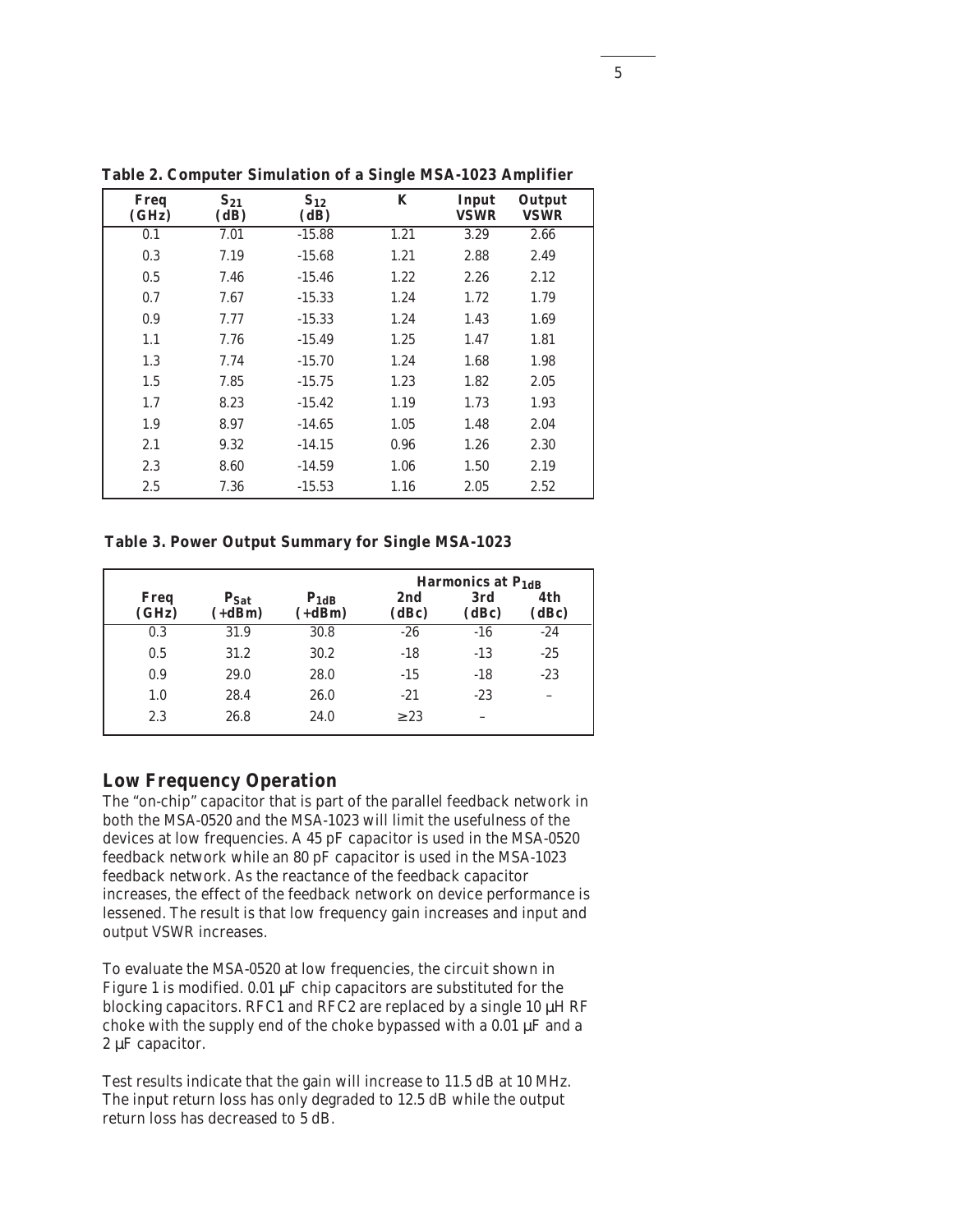## **Push-Pull MSA-1023**

In push-pull operation, a balun (balanced-to-unbalanced) transformer is used to generate two signals 180 degrees out of phase to drive two devices (Figure 5). The outputs of both devices are then recombined with another 180-degree transformer which sums the output power of both devices. (Balun operation is covered in depth in several articles listed in references 2, 3, and 4.

The schematic of the push-pull amplifier is shown in Figure 6. The baluns used in the amplifier are made from two pieces of 0.085-inch diameter semirigid cable (Micro-Coax UT85 series, Precision Tube 0.085 series, or small braided coaxial cable, such as RG-174/U). Each balun is 1.25 inches long and offers good performance down to 100 MHz. The shield of each cable is connected to the groundplane at the ends opposite the devices. The shield at the opposite end remains ungrounded and connects to the input of one of the devices with the center conductor connected to the second device.

When combining the outputs, the balun center conductor must be attached to the device opposite of the one that was fed with the center conductor. This will ensure proper balance between the devices. To







FB FERRITE BEADS<br>Z1-4 0.1" WIDE BY 0.15

Z1-4 0.1" WIDE BY 0.15" LONG OPEN CIRCUITED STUB<br>Z5 25 OHM MICROSTRIP. 0.1" LONG BY 0.2" WIDE Z5 25 OHM MICROSTRIP, 0.1" LONG BY 0.2" WIDE

B1, B2 50 OHM BALUN, 1.25" LONG

#### **Figure 6. Push-Pull MSA-1023**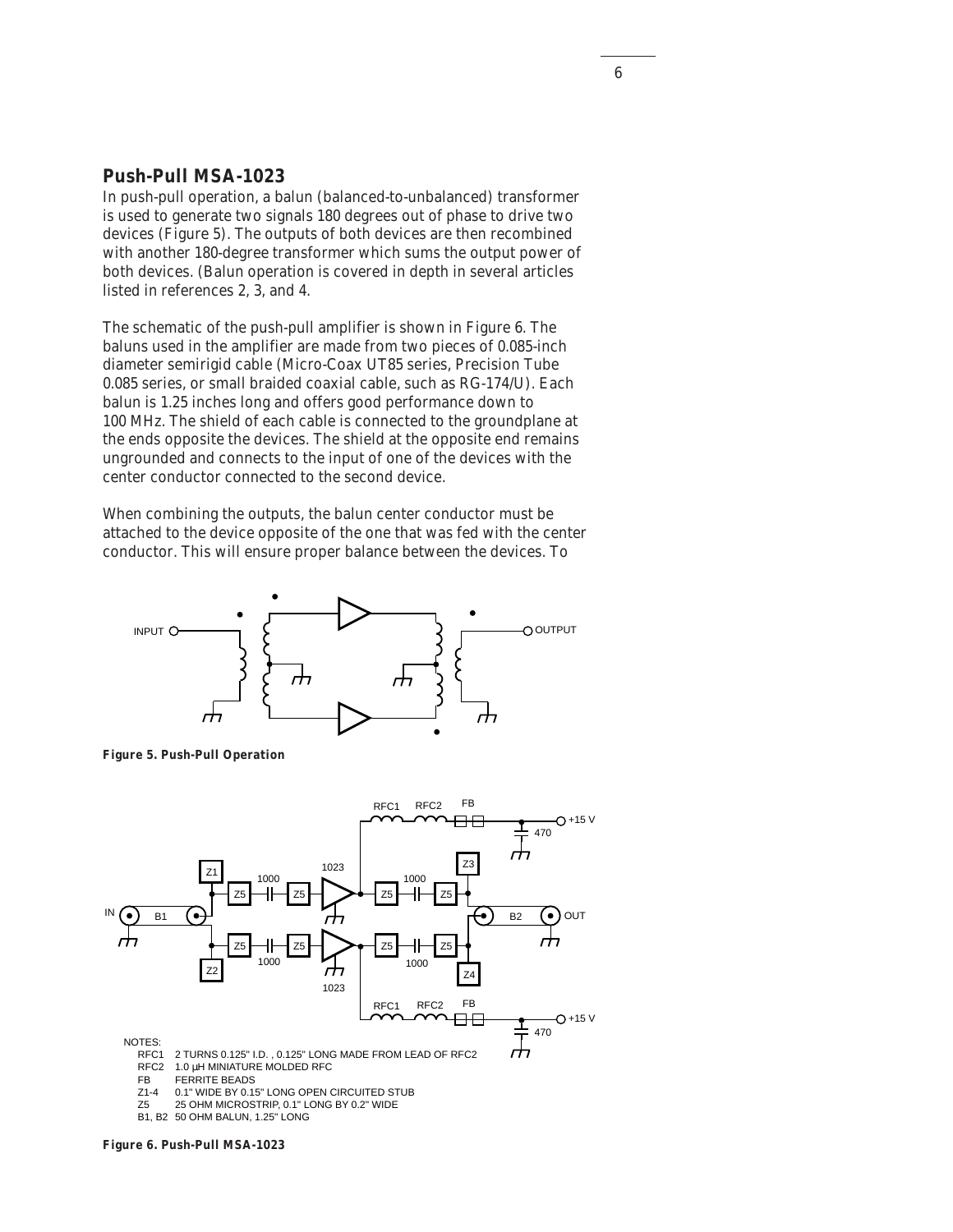ensure a smooth transition to the devices, short sections, i.e. 0.1 inch, of 25 ohm microstripline are used as transitions from the cable to each device. The coax cable balun should be dressed so that the shield has minimal stray capacitance to ground, since stray capacitance will upset the balance between devices, thereby reducing amplifier efficiency. It was found empirically that the open circuited stubs Z1 through Z4 enhanced gain at 2.0 GHz with no adverse effect on low frequency response.

The bias decoupling network consists of two RF chokes in series to enhance the broadband performance. RFC1 is a small 2-turn RF choke for high frequency isolation while RFC2 is a 1 µH RF choke which provides decoupling in the VHF region. Ferrite beads added to the cold lead of RFC2 help low frequency decoupling. 470 pF feedthrough capacitors provide an effective bypass on the power supply side.

Amplifier gain performance is shown in Figure 7. The amplifier provides approximately 7 dB gain from 100 MHz to 1.9 GHz. The bias decoupling network is chosen for optimum performance in the 300 MHz to 1.9 GHz frequency range and has some inherent gain rolloff at 100 MHz.

Power output is summarized in Table 4. Power output at 1 dB gain compression is +32.4 dBm at 100 MHz, +33.4 dBm at 300 MHz, +30.6 dBm at 1.0 GHz, and +27.1 dBm at 1.5 GHz. At 2.0 GHz the amplifier is still putting out +24.7 dBm, but drops off rather quickly above 2.0 GHz. This is due to the discontinuities associated with the transformation between the coaxial baluns and the devices themselves.

Harmonic level at 1 dB gain compression level for frequencies in the 100 to 900 MHz range is also shown in Table 4.

The level of intermodulation distortion levels (IMD) is of importance when high linearity is desired. IMD is measured by injecting two equal amplitude CW signals into the amplifier at a level 6 dB below the maximum peak output obtained with the amplifier when driven with a single carrier. The spacing in frequency of the two signals is not critical as long as they are both in the passband of the amplifier. Typically, the

**Table 4. Power Output Summary for Push-Pull MSA-1023**

| Freq<br>(GHz) | $P_{Sat}$<br>$(+dBm)$ | $P_{1dB}$<br>$(+dBm)$ | 2nd<br>(dBc) | <b>Harmonics at P<sub>1dB</sub></b><br>3rd<br>(dBc) | 4th<br>(dBc) |
|---------------|-----------------------|-----------------------|--------------|-----------------------------------------------------|--------------|
| 0.1           | 34.7                  | 32.4                  | -9           | $-12$                                               | $-20$        |
| 0.3           | 35.3                  | 33.4                  | $-14$        | $-22$                                               | $-27$        |
| 0.5           | 34.0                  | 32.8                  | $-17$        | $-18$                                               | $-27$        |
| 0.9           | 32.7                  | 31.2                  | $-22$        | $-32$                                               | $-36$        |
| 1.0           | 31.8                  | 30.6                  |              |                                                     |              |
| 1.5           | 30.0                  | 27.1                  |              |                                                     |              |
| 2.0           | 28.5                  | 24.7                  |              |                                                     |              |
| 2.3           | 21.8                  | 18.4                  |              |                                                     |              |



**Figure 7. Push-Pull MSA-1023 Gain Performance**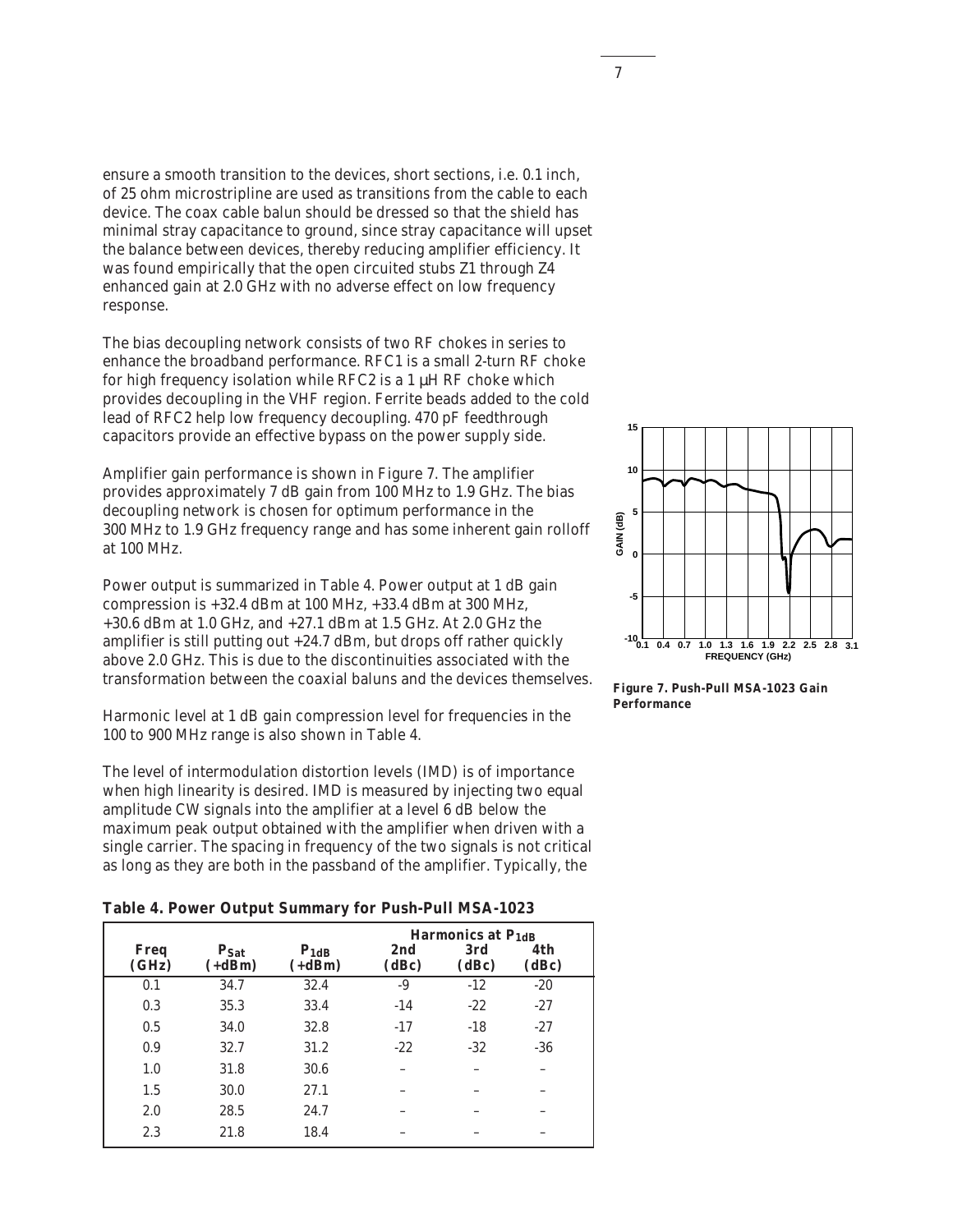two signals should be close enough in frequency that the gain and power output would be similar (i.e. 100 MHz or less).

When the push-pull amplifier is injected with two signals at the appropriate level at 1 GHz, the IMD is measured to be -26 dBc and -28 dBc at a peak output of +30.6 dBm. The third order intercept point is calculated with the aid of the following formula:

I. 
$$
P. = P_{out} + (IMD/2)
$$

where the IMD level is the absolute value of the average of the two third-order products.

For the push-pull amplifier, this equates to an intercept point of +44.1 dBm. With the aid of the preceding formula, the IMD at any power level can be calculated. As an example, the IMD at +30 dBm output power will be -28.2 dBc and -34.2 dBc at +27 dBm.

Input and output VSWR is less than 2.0:1 between 100 MHz and 1.0 GHz and is typically 1.5:1 in midband.

## **Other Paralleling Techniques**

Although push-pull operation is simple and offers the greatest bandwidth at frequencies up to 1.5 GHz, another paralleling approach using two MSA-1023 MMICs is demonstrated. In-phase power dividers and combiners are used to drive each stage in-phase and to recombine them in-phase to get maximum power output. This approach is nominally narrowband – on the order of 10% to 20% bandwidth – but has the added advantage of working very well at higher frequencies, especially if microstripline techniques are utilized.

To verify the power combining technique with the MSA-1023, a test amplifier is built for use at 750 MHz. Shown schematically in Figure 8, the amplifier uses four transmission lines, each a quarter-wavelength long, at 750 MHz. The transmission lines are conveniently threequarter-waves long at approximately 2.2 GHz, allowing device evaluation at the higher frequency. Each transmission line is of an impedance equal to the square root of the product of the two impedances to be matched. For example:

 $Z_t = \sqrt{25 \cdot 100} = 50$  ohms

This impedance is available in standard 0.141-inch 50 ohm semi-rigid cable (i.e. MicroCoax UT141 series, Precision Tube 0.141 series.

Since the impedance of each device is now transformed to 100 ohms\*, input and output impedance. This same concept works for both the input and output match.

<sup>\*</sup> The two circuits can be paralleled to give 50 ohms.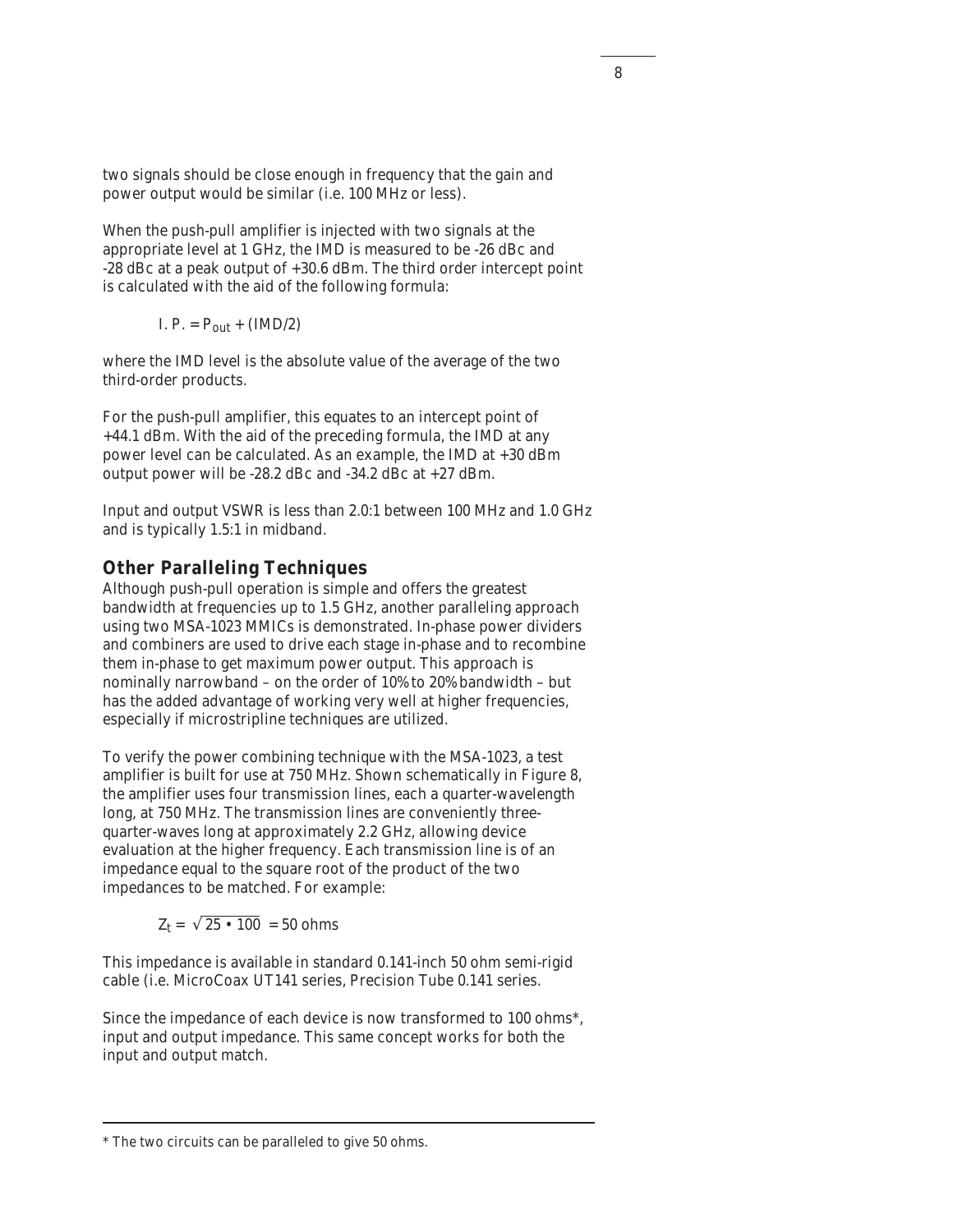

**Figure 8. Parallel MSA-1023**

**Table 5. Power Output Summary for 2 MSA-1023 MMICs in Parallel**

| Freq<br>(GHz) | $P_{Sat}$<br>$(+dBm)$ | $P_{1dB}$<br>$(+dBm)$ | <b>Harmonics</b><br>at $P_{1dB}$<br>(dBc) |
|---------------|-----------------------|-----------------------|-------------------------------------------|
| 0.750         | 32.6                  | 31.3                  | $-22$                                     |
| 2.2           | 27.8                  | 25.3                  | $-25$                                     |

The results are shown in Table 5. As expected, the amplifier also provides acceptable power output where the lines are three quarterwaves long. At 750 MHz, the 1 dB gain compression output power is +31.3 dBm; only dropping to +25.3 dBm at 2.2 GHz.

Harmonic output at 1 dB gain compression is less than -22 dBc when operating at a frequency of 750 MHz and harmonic suppression is greater than 25 dB when operating at 2.2 GHz. The swept gain plot in Figure 9 shows a 1 dB gain bandwidth of 400 MHz at 750 MHz and 160 MHz at 2200 MHz. The 3 dB gain bandwidths are 700 MHz at 750 MHz and 450 MHz at 2.2 GHz. Peak gain at 750 MHz is 8 dB and 7 dB at 2.2 GHz. Input and output VSWR at 750 MHz is 1.26:1 maximum while the VSWR at 2.2 GHz is 2.25:1 on the input and 1.9:1 on the output.

The parallel amplifier provides comparable performance to the pushpull amplifier at 750 MHz and does provide better performance at 2.2 GHz. This may be due to the in-phase dividers radiating less than the 1:1 coax baluns.



**Figure 9. Parallel MSA-1023 Gain**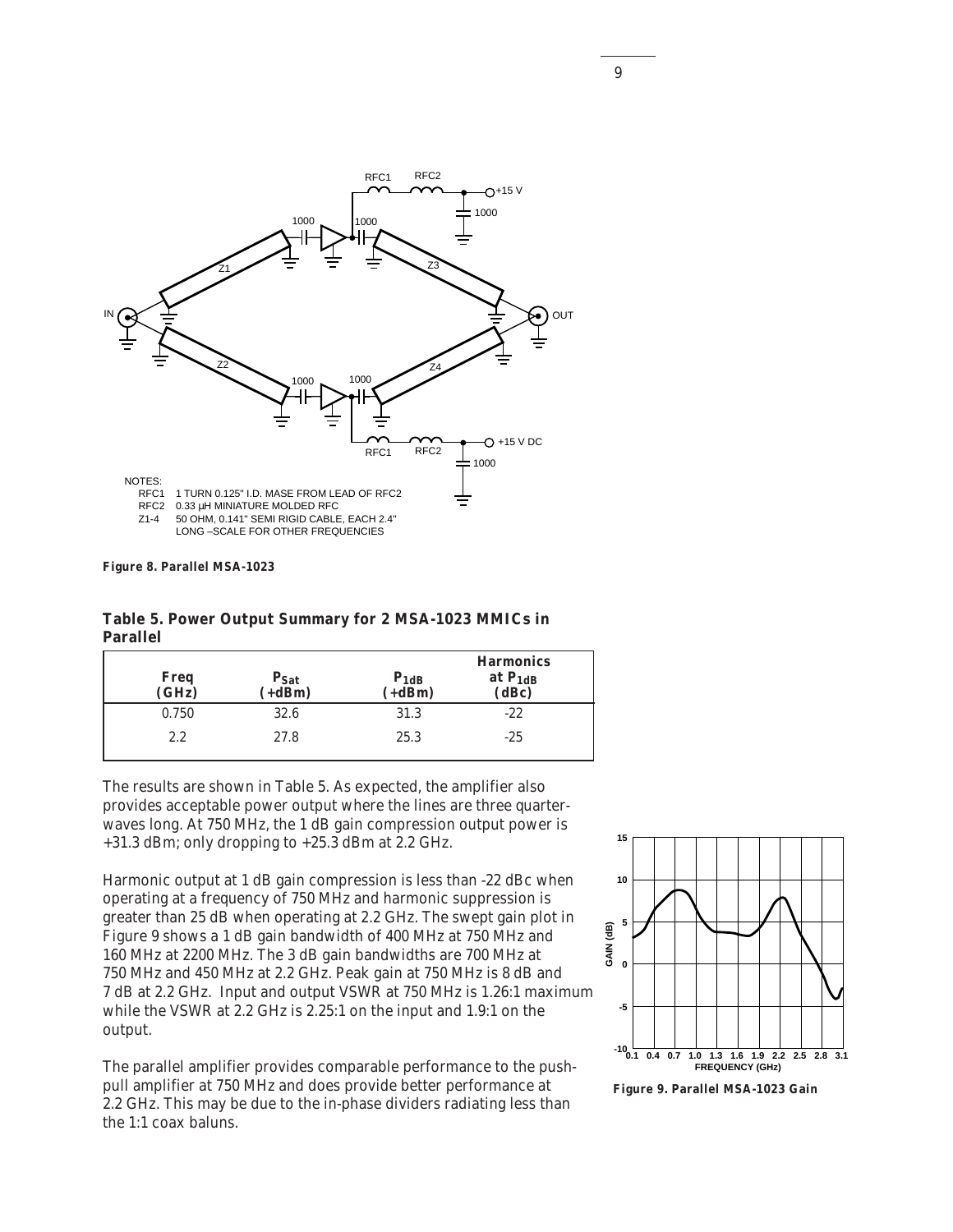## **Cascaded and Paralleled MSA-0520 Amplifier**

Cascading MMICs for increased power output requires careful review of the individual gain and power output capabilities of each stage. Assuring that the overall amplifier will retain the 1 dB gain compression point of the last stage requires that none of the preceding gain stages be driven into compression – i.e. that they be operated several dB below their 1 dB gain compression points.

A single MSA-0520 can be used to drive two or four MSA-0520s to achieve a 3 or 6 dB increase in output power. At 1.0 GHz, a single device can drive a pair of devices very well. Driving four devices in parallel from a single device requires that the gain of the individual device be great enough to keep the driver device from being driven into compression when the final devices are compressing. Since the gain at 1 dB compression is 7 dB, the driver device is starting to go into compression. A more optimum situation would be to have a single device driving a pair of devices instead of four. This would insure that the only stage driven to compression will be the final stage, especially at higher frequencies where the gain is below 7 dB.

This technique is verified by designing an amplifier in which one MSA-0520 drives two MSA-0520s which then drive four devices. The design uses quarter-wave microstripline power dividers for feeding and combining power (Figure 10). The quarter-wave lines are 70 ohm microstriplines of 0.060 inches in width etched on Rogers RT-DUROID™ 5880 material. Dielectric thickness is 0.031 inch,  $\epsilon$ r = 2.2.

The amplifier is designed for a frequency of 2.0 GHz but, as the swept plot shows (Figure 11), it also has acceptable gain down to 100 MHz. This is due in part to the low-pass nature of the in-phase power dividers. The gain over the entire 400 MHz to 2.8 GHz frequency range is within 2 dB of that predicted by the computer analysis (Table 6). Some of the gain rolloff at 100 MHz is due to the small-value RF choke, however, the choice of value is based on an attempt to get broadband performance without resonances



**Figure 10. Cascade/Parallel MSA-0520**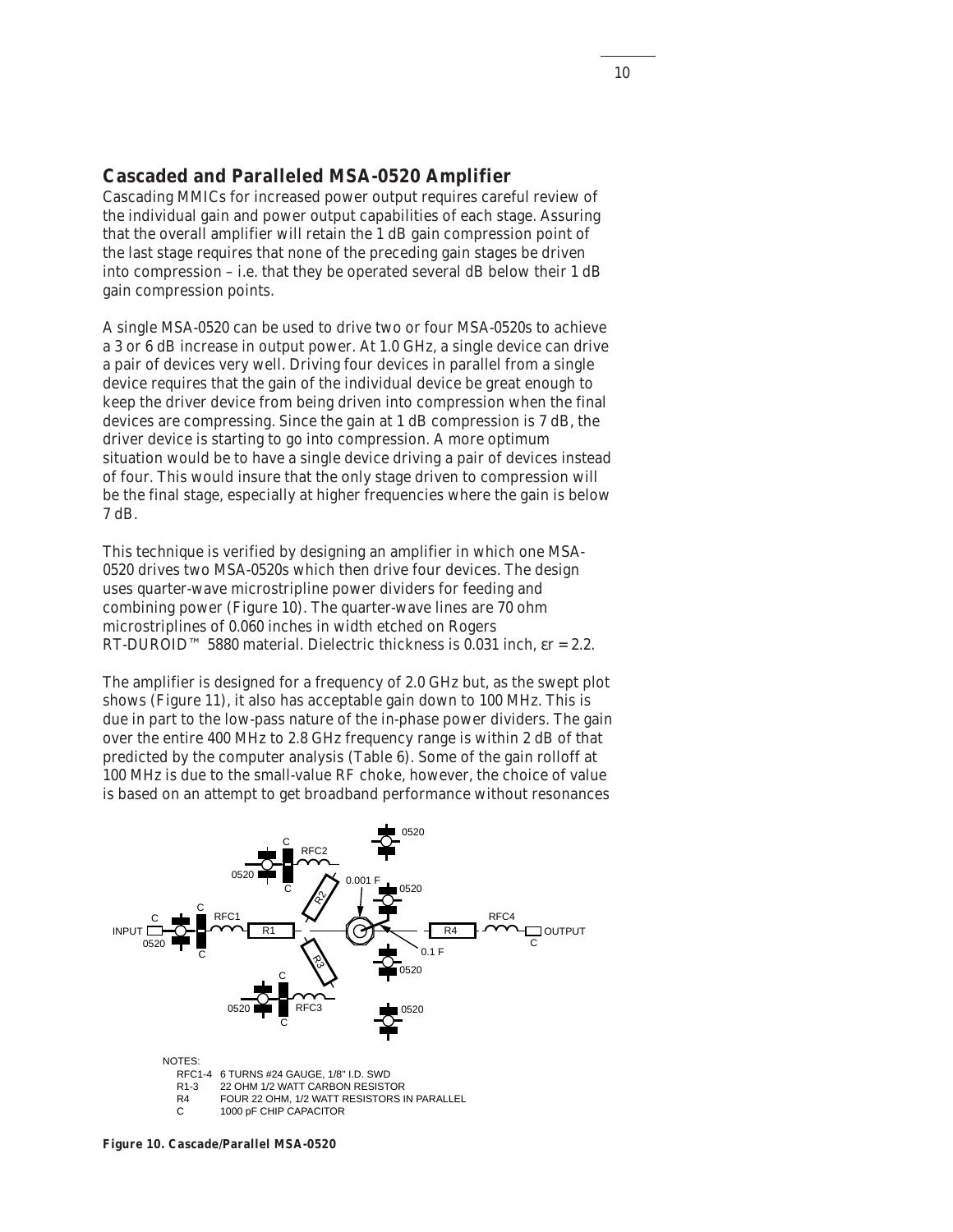| <u><i><b>THIPHILLE</b></i></u> |                  |                  |     |                      |                       |
|--------------------------------|------------------|------------------|-----|----------------------|-----------------------|
| Freq<br>(GHz)                  | $S_{21}$<br>(dB) | $S_{12}$<br>(dB) | K   | Input<br><b>VSWR</b> | Output<br><b>VSWR</b> |
| 0.1                            | 20.1             | $-50.8$          | 8.0 | 1.70                 | 5.89                  |
| 0.3                            | 22.1             | $-46.4$          | 3.9 | 1.18                 | 6.09                  |
| 0.5                            | 22.1             | $-45.9$          | 3.7 | 1.68                 | 5.89                  |
| 0.7                            | 22.6             | $-45.1$          | 3.5 | 2.11                 | 4.75                  |
| 0.9                            | 23.1             | $-44.4$          | 3.0 | 2.36                 | 4.20                  |
| 1.1                            | 23.5             | $-43.5$          | 2.2 | 2.73                 | 4.16                  |
| 1.3                            | 24.0             | $-42.1$          | 1.7 | 3.50                 | 3.49                  |
| 1.5                            | 24.4             | $-40.9$          | 2.0 | 3.45                 | 2.33                  |
| 1.7                            | 23.8             | $-40.4$          | 2.8 | 2.23                 | 1.64                  |
| 1.9                            | 22.5             | $-40.7$          | 3.7 | 1.61                 | 1.57                  |
| 2.1                            | 21.1             | $-40.8$          | 4.1 | 1.64                 | 1.86                  |
| 2.3                            | 19.9             | $-40.7$          | 4.3 | 1.76                 | 2.10                  |
| 2.5                            | 18.8             | $-40.3$          | 4.6 | 1.85                 | 2.20                  |
| 2.7                            | 17.7             | $-40.0$          | 5.1 | 1.92                 | 2.19                  |
| 2.9                            | 17.1             | $-39.1$          | 4.9 | 2.08                 | 2.13                  |
| 3.1                            | 17.5             | $-37.0$          | 3.4 | 2.59                 | 2.19                  |
| 3.3                            | 19.2             | $-33.3$          | 1.0 | 5.59                 | 3.03                  |
|                                |                  |                  |     |                      |                       |

**Table 6. Computer Simulation of the Cascade/Parallel MSA-0520 Amplifier**

**Table 7. Power Output Summary for Cascade/Parallel MSA-0520**

|               |                              |                       |              | Harmonics at $P_{1dR}$ |              |
|---------------|------------------------------|-----------------------|--------------|------------------------|--------------|
| Freq<br>(GHz) | P <sub>Sat</sub><br>$(+dBm)$ | $P_{1dB}$<br>$(+dBm)$ | 2nd<br>(dBc) | 3rd<br>(dBc)           | 4th<br>(dBc) |
| 0.1           | 31.9                         | 30.2                  | $-22$        | $-18$                  | $-26$        |
| 0.3           | 30.5                         | 29.7                  | $-13$        | $-20$                  | $-24$        |
| 0.5           | 28.5                         | 28.1                  | $-14$        | $-18$                  | $-25$        |
| 0.9           | 27.3                         | 26.8                  | $-18$        | $-18$                  | $-32$        |
| 1.0           | 27.2                         | 27.0                  | $-23$        | $-22$                  |              |
| 1.5           | 27.8                         | 26.0                  |              |                        |              |
| 2.0           | 25.2                         | 24.0                  | $\geq$ 27    |                        |              |
| 2.3           | 24.0                         | 21.9                  | $\geq$ 27    |                        |              |



**Figure 11. Parallel MSA-0520 Gain**

in the passband. For narrower bandwidths, the bias decoupling circuit can be optimized to enhance gain and power output.

The computer simulation predicts unconditional stability over the 100 MHz to 3.3 GHz frequency range. No problems have been encountered when cascading this assembly with other stages.

As expected, power output at the design frequency of 2.0 GHz is approximately 5 dB over that available from a single device. At frequencies lower than 2.0 GHz, the mismatches between devices and dividers limit the power output to about 4 dB over a single device. Complete power output data and harmonic levels are shown in Table 7.

Measured input and output VSWR ranges from 2.0:1 to 2.5:1 at 2.0 GHz. As the operating frequency deviates from the optimum frequency at which the in-phase dividers are a quarter-wavelength, the match will get worse. The actual VSWR response is similar to the computer simulation with the exception that the actual VSWR is somewhat higher between 2.0 and 2.5 GHz.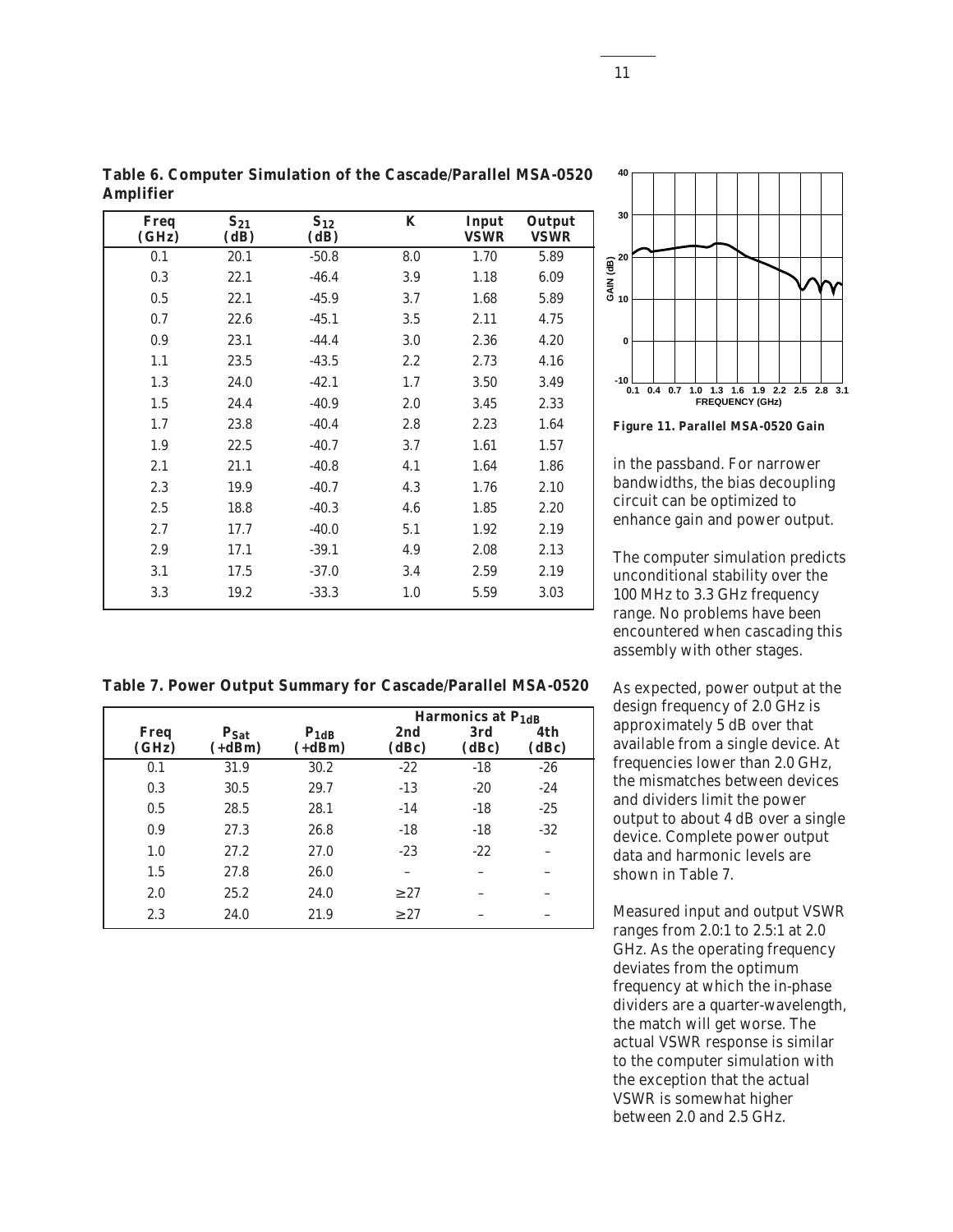## **Amplifier Efficiency**

Most medium-power narrowband class A amplifiers have 20 to 25% DCto-RF conversion efficiencies. The medium-power MODAMP MMIC amplifiers have similar efficiencies, but with much greater bandwidth. Amplifier efficiency is summarized in Table 8. Typical efficiencies of the MSA-0520 and MSA-1023 amplifiers are 22% to almost 27% at 300 MHz and from 8% to almost 12% at 1.0 GHz. When a bias resistor is used with the MSA-0520, the DC to RF conversion efficiency decreases to 20% at 300 MHz and 8% at 1.0 GHz. The parallel MSA-1023 amplifier has an efficiency of 13.8% at 750 MHz.

The efficiency of the cascade/parallel MSA-0520 amplifier at low frequencies is less than that achieved with a single device. This is due to the amplifier being designed for operation at 2.0 GHz. If the matching sections were scaled for the lower frequencies, the efficiency would be comparable to that obtained with the single MSA-0520.

|                                                                                   | <b>Device</b><br><b>Efficiency</b>          | <b>Device &amp; Bias Resistor</b><br><b>Efficiency</b> |
|-----------------------------------------------------------------------------------|---------------------------------------------|--------------------------------------------------------|
| Single MSA-0520<br>$V_D = 11.4 V$<br>$I_D = 0.165 A$                              | 26.7%/10.7%                                 | $20.2\%/8.1\%$                                         |
| Single MSA-1023<br>$V_D = 15 V$<br>$I_D = 0.325 A$                                | 24.7%/8.2%                                  | N/A                                                    |
| Push-Pull MSA-1023<br>$V_D = 15 V$<br>$I_D = 0.650 A$                             | 22.4%/11.8%                                 | N/A                                                    |
| Parallel MSA-1023<br>$V_D = 15 V$<br>$In = 0.650 A$<br>Test Frequency = $750$ MHz | 13.8%                                       | N/A                                                    |
| Quad MSA-0520<br>$V_D = 11.4 V$<br>$I_D = 0.66 A$                                 | 12.4%/6.7%                                  | $9.4\%/5.1\%$                                          |
| Test conditions:<br>Frequency:<br>$V_{CC}$ :<br>$P_{OUT}$                         | 300 MHz/1 GHz<br><b>15 VDC</b><br>$P_{1dB}$ |                                                        |

### **Table 8. Comparison of Power Amplifier Efficiency**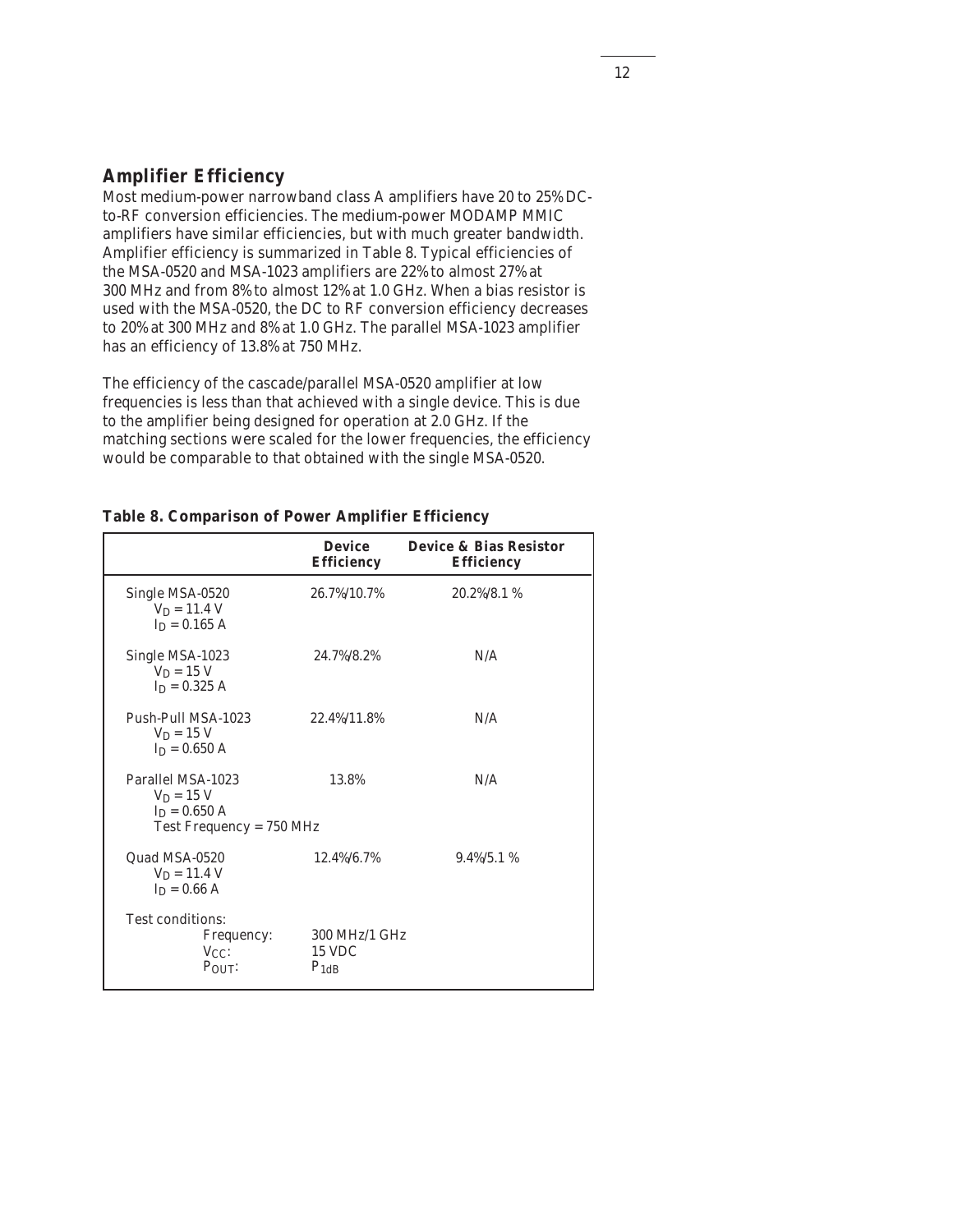## **Cascading Stages**

There are a number of factors to consider when choosing a driver for either the push-pull or parallel MSA-1023 amplifier. If a high degree of linearity is desired, the driver stage should be chosen so that when the final stage is driven nearly into gain compression the driver stage is several dB below its compression point. As an example, at 1.0 GHz, when the MSA-0520 is used to drive the pair of MSA-1023s, both stages will simultaneously reach their 1 dB gain compression point. This is because the gain of the final amplifier stage at +30.6 dBm output is only 7 dB. Slightly less compression will occur at a final output power level of +30 dBm. An alternative is to use the MSA-1023 as a driver stage. The single MSA-1023 will develop +26 dBm at 1 dB gain compression point. At the +23 dBm required to drive the final pair of devices, the single MSA-1023 will be operating at a level 3 dB below its 1 dB gain compression point.

## **Conclusion**

This note has demonstrated several techniques for achieving moderately high power output from the Hewlett-Packard MSA-0520 and MSA-1023 MODAMP MMICs.

The single stage MSA-0520 produces +23 dBm at 1 GHz while a single stage MSA-1023 produces +28 dBm at 900 MHz. The simple matching network used with the single stage MSA-1023 has extended its useful frequency range to 2.7 GHz. The note also shows that with the appropriate bias decoupling, the MSA-0520 provides acceptable performance down to 10 MHz.

Two parallel approaches are demonstrated using the MSA-1023: pushpull baluns and in-phase power dividers. The first approach is the more broadband and delivers good gain to almost 2.0 GHz and produces a minimum of +30 dBm output power at 1 dB gain compression at frequencies up to 1.0 GHz. The single section in-phase power divider approach provides better performance above 2.0 GHz, but is inherently less broadband.

The second design example demonstrates that the MSA-0520 can be paralleled and cascaded for increased power output and increased gain while still retaining stability. Although the test circuit is designed for a center frequency of 2.0 GHz, the actual circuit exhibits excellent broadband gain from 100 MHz through 2.0 GHz. The example also shows the importance of insuring that the driver stages do not compress prior to the final stages. This is necessary to achieve rated power output while retaining a high degree of linearity.